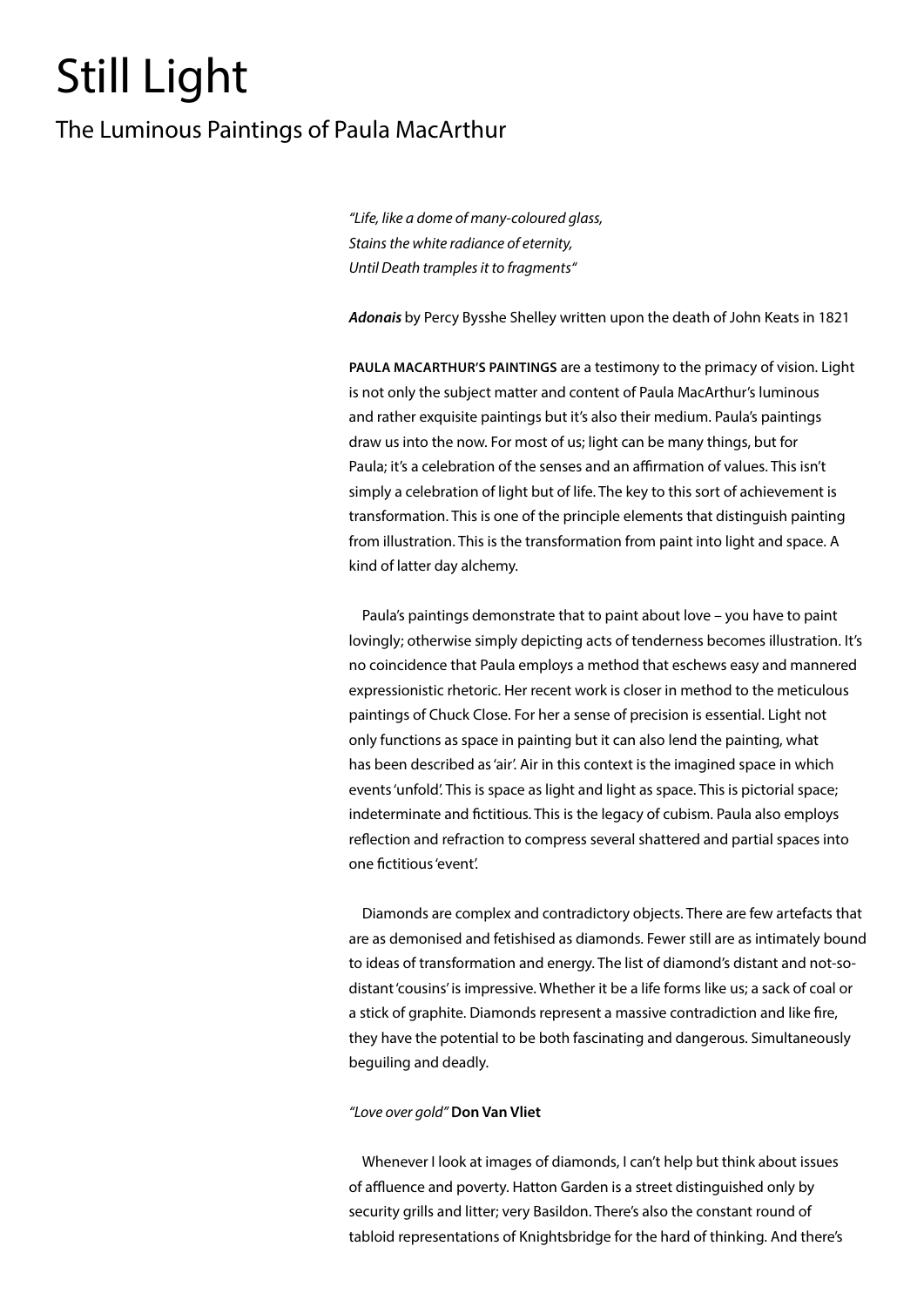the rather tawdry dystopia that is reality TV. Shows which are epitomised by ITV2's 'The Only Way is Essex' , which for those of you who've been trapped in Antarctica recently, features talkative, narcissistic twenty-somethings banging on about shopping. They appear affluent and oblivious. Theirs is a celebration of conspicuous consumption. The wider world doesn't exist. The Edward Snowdens of this world need not apply. In 1960 Roy Lichtenstein painted 'The Ring'. Lichtenstein based his painting on a black and white advert for a 'budget' diamond engagement ring, so we mustn't loose sight of the fact that he didn't subsequently paint a diamond ring. He painted an image of an advertisement for an engagement ring, which is a very different matter. This is subsequently reflected in the work of Gerhard Richter. In Richter's paintings its the photograph rather than the image that is the subject. Second order meaning.

The epitome of this culture of representation and misrepresentation has to be the rather creepy adverts for the diamond mining company de Beers. These adverts hark back to the world of Ian Fleming and James Bond. A world of second rate fiction. There's no mention of the 'taint' that colours the reputation of diamonds. In the 1960's Liz Taylor and Richard Burton's shopping trips kept tabloid newspapers supplied with anecdotes which invariably involved pornographic descriptions of a 'million dollar diamond'. Then there's the nightmare world of child soldiers and 'blood' diamonds. It's almost impossible to regard diamonds in an aesthetic or aspirational manner without appearing to have amnesia.

Light is synonymous with life. Which is probably why we take it for granted and why trying to comprehend light is almost impossible. It's rather like asking a fish what they think of water. Or more absurdly; whether they 'like' it.

#### *"I'd rather have roses on my table, than diamonds round my neck"* **Emma Goldman**

When I think of light and luminosity, I'm overcome by a sense of well-being. Something like happiness. In the same moment I begin to visualise Newton et al, at the height of the enlightenment, experimenting with prisms and mirrors. Splitting light; even the expression sounds heroic. Paula's is a new world of reflection and refraction. Not for her the lazy and rhetorical conventions of expressionism. As they now seem dated and absurd. Luminosity in painting is invariably absent from spontaneous or expressionistic painting. This is because painting in an expressionistic manner can't accommodate the rather systemic method of painting necessary to construct luminosity and transparency. For a painting to be luminous the pigment has to be suspended or partially dispersed, not saturated. This can only be undertaken in a considered and methodical manner. Even using white becomes problematic.

#### *"I'm a dirt person. I trust the dirt. I don't trust diamonds and gold"* **Eartha Kitt**

The paintings of Paula MacArthur depict cut diamonds; but in such a manner that they appear to employ a cubist space. Paula's method of depiction relies upon transparency and indeterminacy; both apparent and poetic. This is close to the idea of the 'crazy diamond'\* that Pink Floyd sang about. The idea of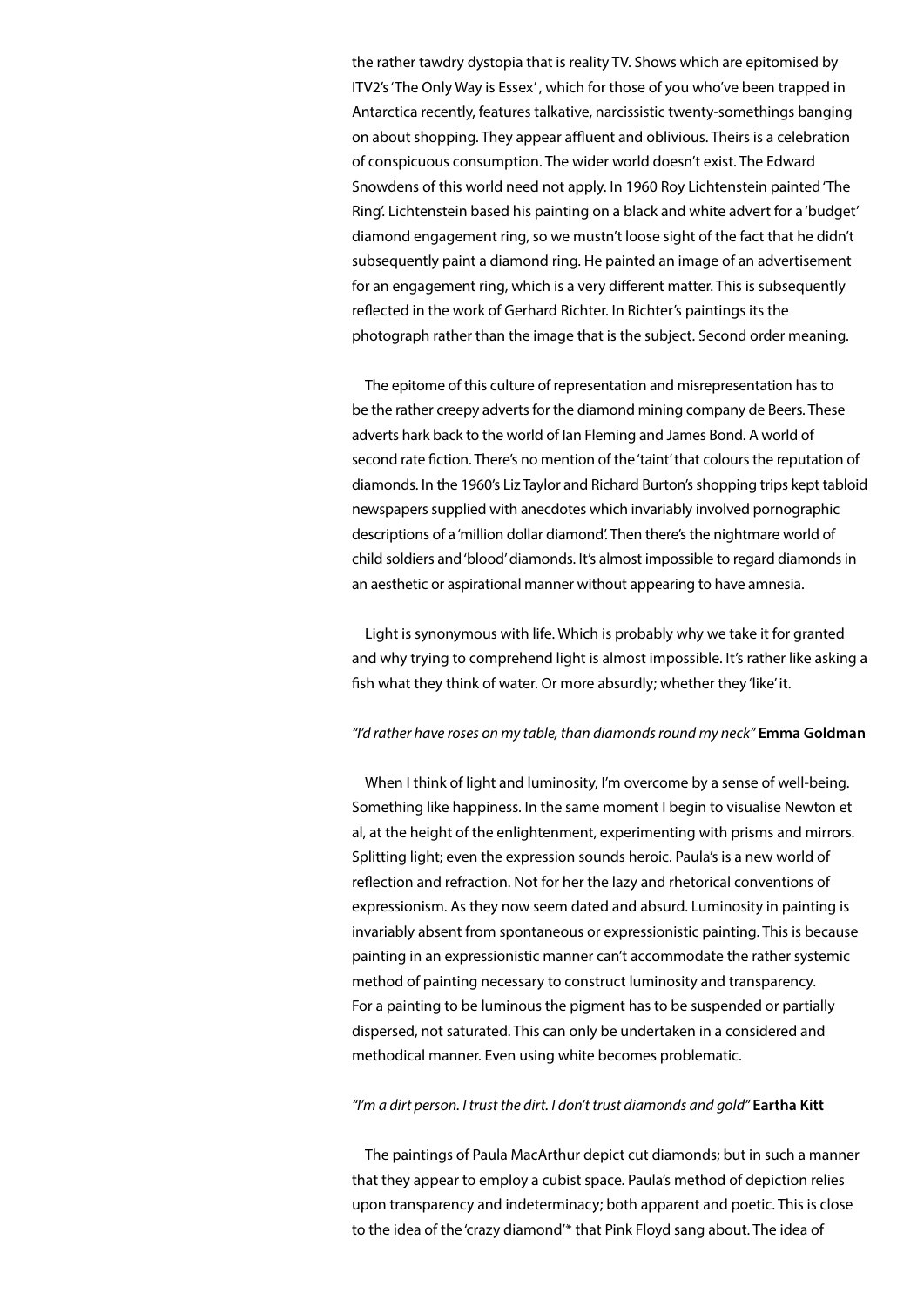'shining on' being synonymous with inspiration and vision.

Paula's paintings embrace and celebrate the 'primacy of vision'. For too long painters have allowed narrators to 'account' for their work. Paula's subject matter is also a vehicle for content which is light – relayed through light. Aldous Huxley in one of his many essays draws a striking parallel between the cutting and finishing of gem stones and the potential of painting to 'split light'. He singles these two activities out as they both (in the right hands) seem to be able to 'fashion' nature – or more correctly light. This is what Suzi Gablik would later refer to in her 1995 book as the re-enchantment of art. For Paula this has meant employing characteristics that are intrinsically painterly and unique to painting. Something that would, I'm sure, have earned Clement Greenberg's\* approval.

*"Remember when you were young, you shone like the sun, Shine on you crazy diamond. Now there's that look in your eyes, like black holes in the sky. Shine on you crazy diamond"* **Pink Floyd**

If Huxley had lived longer he might have added the cathode ray tube, television and the computer screen. Luminosity isn't the same thing as bright or colourful. It's about energy and life. The kind of life we occasionally glimpse in direct sunlight and the kind of light we can imagine. The 'light at the end of the tunnel' as 'Half Man, Half Biscuit' claim turns out to be the light of an oncoming train that'll eventually maim and kill you.

Luminosity is the sense that an object is a source of light not merely a reflector. Most paintings until the mid/late 19th century appeared to exude light. Modernism's focus upon the 'thing itself' meant that many established aspects of painting had come to be regarded as limitations and as such were cast aside. Luminosity was such a casualty.

#### *"Poetry is indispensable – if only I knew what it was for"* **Jean Cocteau**

In Rembrandt's 'Night Watch' what appears to be Rembrandt's wife Saskia\* strides across the centre of the painting from left to right. She illuminates her surroundings. it's as if she has become a 'beacon'. She is the militia's inspiration. This is a painting in which light not only reveals and depicts, but is also symbolic. The 'Night Watch' represents nothing less than the birth of a nation. The 'Night Watch' is established as a national monument; an icon. Up there with the Eiffel Tower, the clock tower of Big Ben and the Statue of Liberty.

The fact that light is held in awe is self-evident. Without it life would not only be inconceivable but untenable. Light features in almost all religions and broadly signifies some aspect of deity or godhead. It was Jesus Christ who famously said 'I am the light of the world'. In a more secular world light is also associated with health and happiness; radiance. From the sheen of something freshly polished to the blinding light of a nuclear explosion. Pure energy. Life is often referred to as a brief light surrounded by dark.